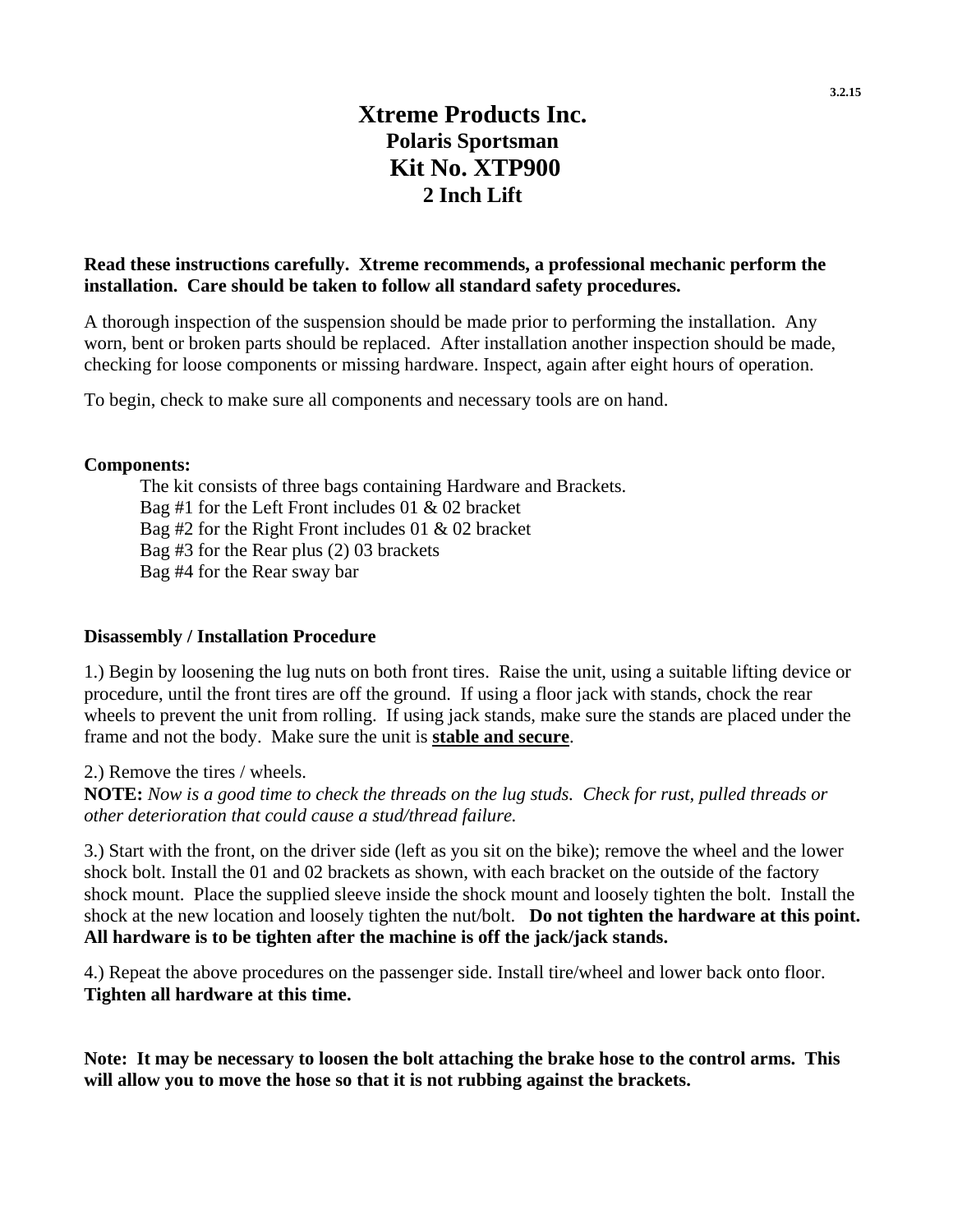## **View of Front Bkts - Driver side**



### **Rear Lift**

5.)Begin raise the unit, using a suitable lifting device or procedure, until the rear of the bike is off the ground. If using a floor jack with stands, chock the front wheels to prevent the unit from rolling. If using jack stands, make sure the stands are placed under the frame and not the body. Remove tire/wheel from both sides.

6.) Remove both of the factory sway bar links completely. Remove both upper shock bolts on each side. Install the 04 brackets/bars as shown. One bar fits inside the factory shock mount, the other fits against the front outside of the factory shock mount. Install the supplied sleeve inside of the factory shock mount with the bracket. Loosely install nut/bolt. Move the shocks into position and install at the new location.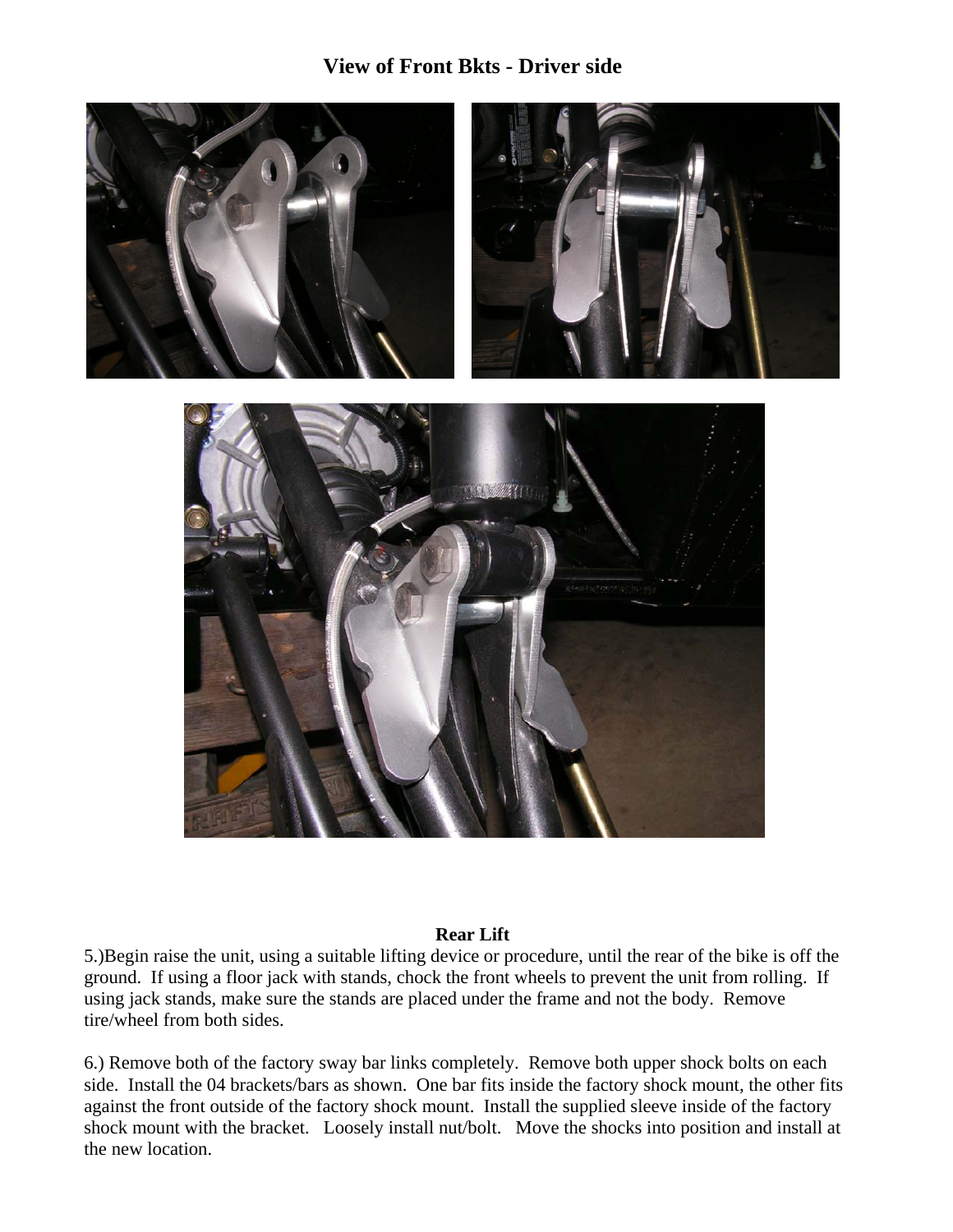## **View of Rear Bkts from Driver Side**



7.) Install tire/wheel and lower back onto floor. Install the new sway bar links using the supplied hardware. You will re use the factory bushings and washers.



**Sway Bar Links**

8.) A good "Anti-Seize" compound should be applied to the lug studs and the tire/wheel combination of choice installed. Remove all jacks, jack stands and other devices used to lift and hold the bike. Check all brackets and bolts to be sure everything is tight.